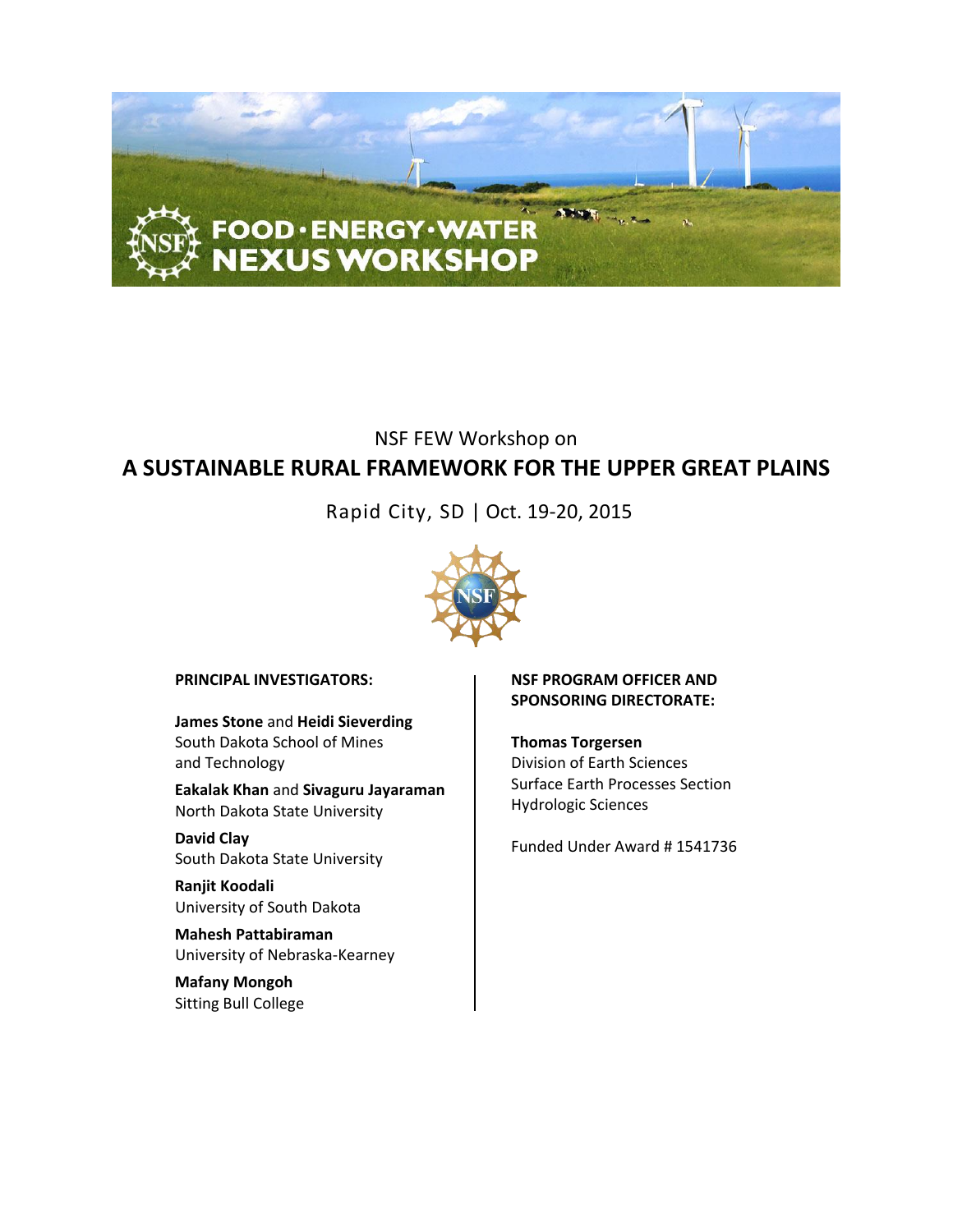Report of The National Science Foundation Food, Energy, and Water (FEW) Workshop on

# **A SUSTAINABLE RURAL FRAMEWORK FOR THE UPPER GREAT PLAINS**

**Disclaimer:** This material is based upon work supported by the National Science Foundation under Grant No. Award # 1541736. Any opinions, findings, conclusions, or recommendations expressed in this material are those of the author(s) and do not necessarily reflect the views of the National Science Foundation.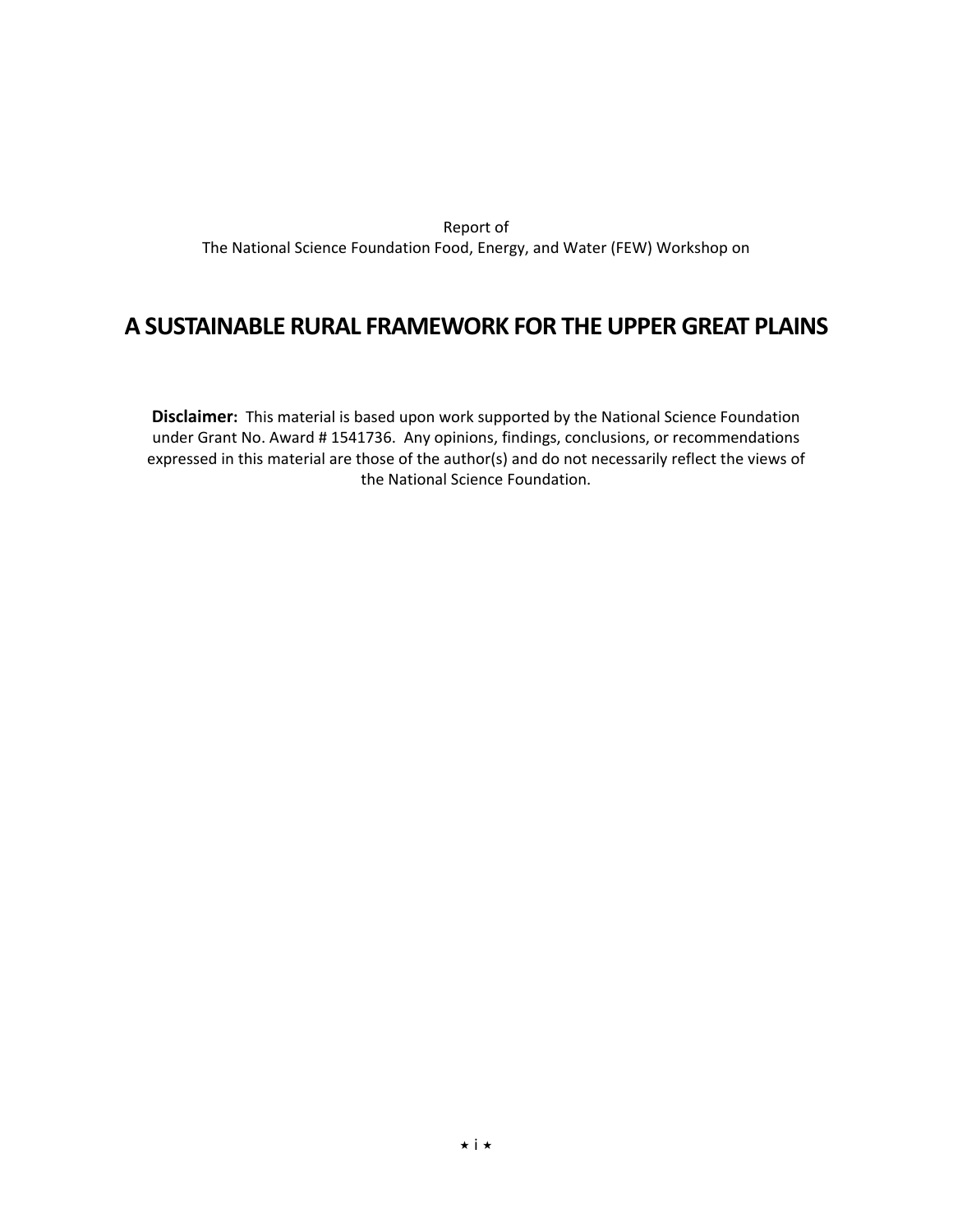# **EXECUTIVE SUMMARY**

This document reports on the workshop, A Sustainable Rural Framework for the Upper Great Plains, held in Rapid City, South Dakota on October 19-20, 2015. The goals of the workshop were: 1) to explore and identify fundamental problems and critical thresholds for regional food (agriculture), energy, and water nexus sustainability, and 2) to explore the sustainability of exporting food, energy, and water products from the upper Great Plains. Dr. James Stone and Heidi Sieverding from the host university, South Dakota School of Mines and Technology organized the workshop in cooperation with Drs. Eakalak Khan and Jayaraman Sivaguru, North Dakota State University; Dr. David Clay, South Dakota State University; Dr. Ranjit Koodali, University of South Dakota; Mafany Mongoh; Sitting Bull College; and Mahesh Pattabiraman, University of Nebraska-Kearney. The workshop was sponsored by the NSF Hydrologic Sciences Division (Award # 1541736). Additional support for participant meals and transport was provided by South Dakota School of Mines and Technology, South Dakota State University, North Central Sun Grant Center, University of Nebraska-Kearney, North Dakota State University and South Dakota EPSCoR offices, and RESPEC Engineering. The workshop was held in response to the NSF Dear Colleague Letter (NSF 15-040) dated February 2, 2015.

The workshop was attended by over 100 academic, government, and industry leaders from the region, and it was designed to encourage interdisciplinary discussions on regional food, energy, and water (FEW) nexus sustainability. Formal presentation by national and international experts on unconventional oil/gas development, fossil fuel and bioenergy energy production, agriculture, bioproduct production, hydroelectric power generation, hydrology, and sustainability. Four panel discussions were held with speakers and regional experts on FEW and nexus integration. The formal talks were augmented by graduate student posters where local topics were considered. Participants provided their perspectives on nexus sustainability issues in small groups. Each group contained people with a diverse array of experience and expertise, ranging from biochemistry, earth sciences, engineering, agricultural production, hydrology, tribal government, remote sensing, ecology, manufacturing, to energy production. The small groups addressed a list of key questions around nexus sustainability:

- Why is rural FEW sustainability important?
- How would the country/world be impacted by the inability of the upper Great Plains region to achieve sustainability?
- What are important nexus intersections within our upper Great Plains region?
- What synergies should we explore?
- What are the stressors or controlling factors that impede regional sustainability?
- Who are the key stakeholders and how might they better cooperate to elicit beneficial change?
- What goals are needed to achieve sustainability in our region?
- What are the regional sustainability tipping points (critical vulnerabilities)?
- What are key considerations that should be included in future solicitations?
- What tools and data are needed to successfully model nexus systems?
- What technologies do we need to implement or develop to advance our understanding?
- What key human behavioral attributes do we need to change? And, how?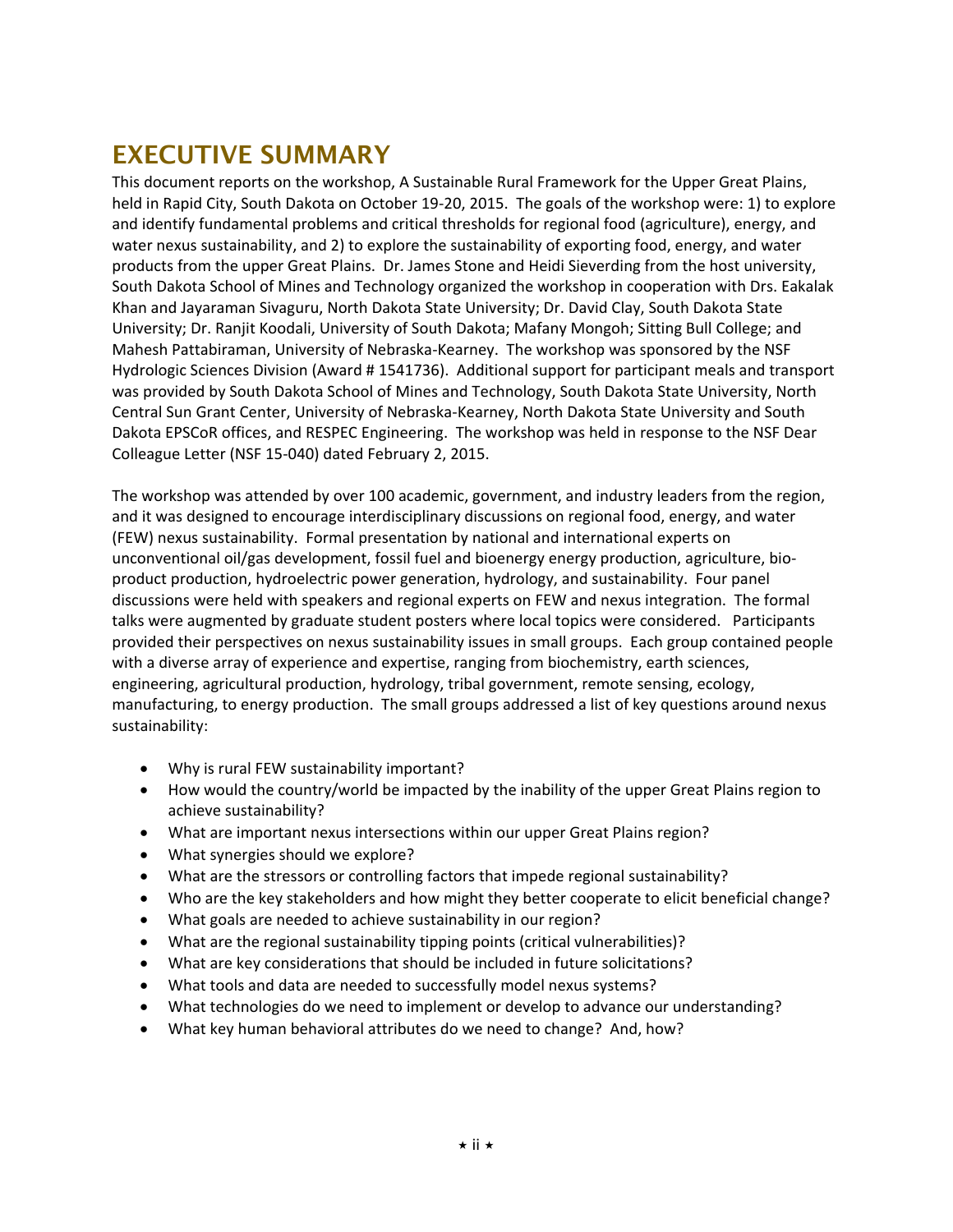The small group discussions led to recommendations for action as detailed in this white paper. Key recommendations call for research into:

- Sustainability impacts of rural land-use change (trade-offs), management decisions, and associated loss of ecosystem services.
- Triage (need/use significance-based) systems for regional FEW resource export and allocation.
- Human sustainability paradigms and constructing socio-economic influences to support sustainable behavior.
- Development of effective sustainability-oriented economic incentives and/or penalties.
- Sacrifice zones (non-reversible land use/ecosystem change) and the long-term impacts of service loss.
- Soil and ecosystem health and regional adaptation to change.
- Regional ecological thresholds for agricultural production and natural environments due to climate and land use change.
- Interconnection of rural and urban sustainability demands (export/import dynamics) and model development.
- FEW-integrated resource recycling and reuse to reduce waste; specifically, addressing industrial and agricultural production advances to preserve and improve long-term water quantity and quality.
- Short- and long-term economic impacts of FEW sustainability.
- FEW optimization of infrastructure as well as development novel, sustainable (synergistic) infrastructure retro-fitting and replacement alternatives.
- Development and advancement of FEW production and products which have cross-cutting sustainability and efficiency benefits.
- Systems integration and cross-disciplinary relationship/systems modeling.
- Regionalization and increased accessibility of integrated FEW nexus modeling and climate change forecasting.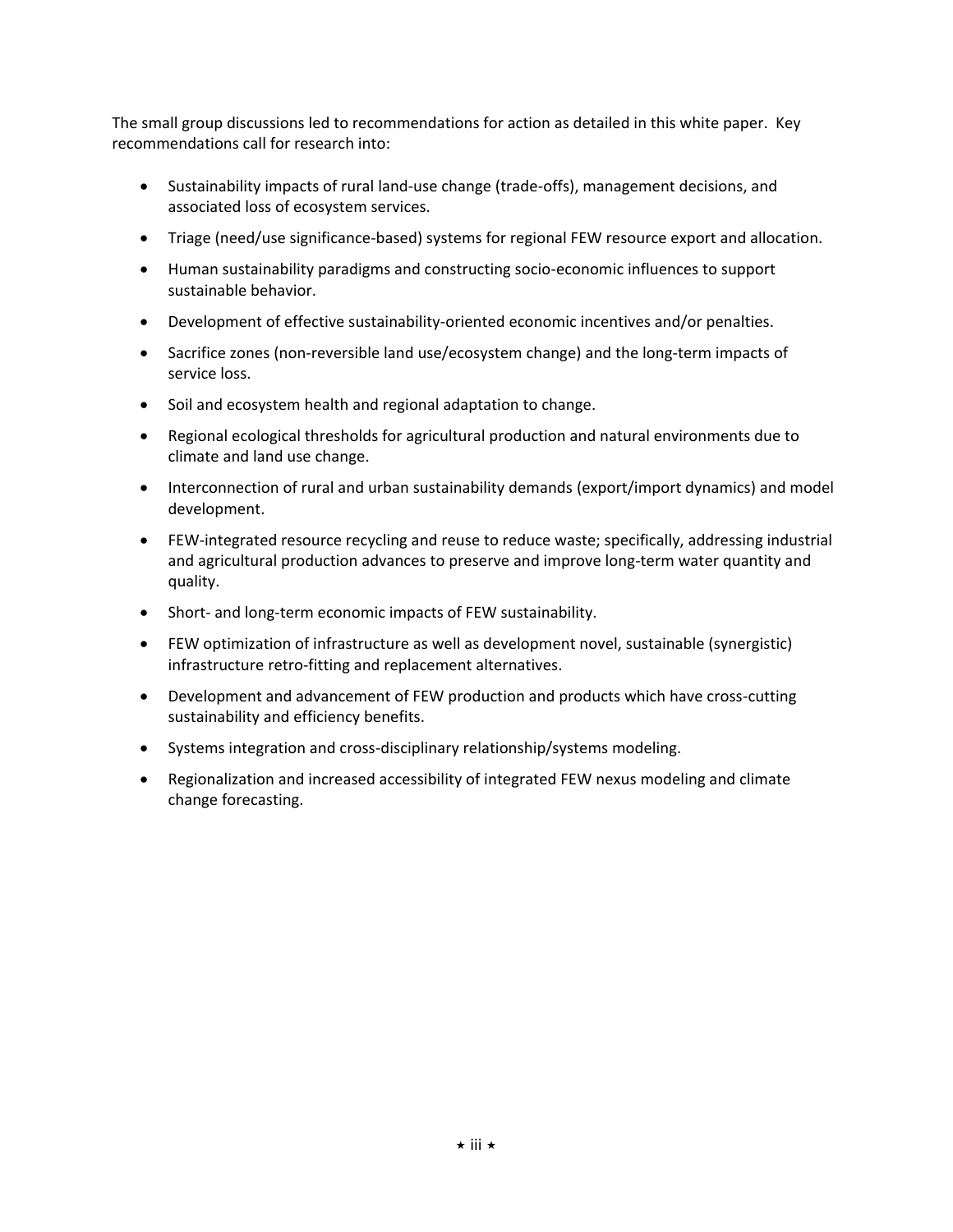# **TABLE OF CONTENTS**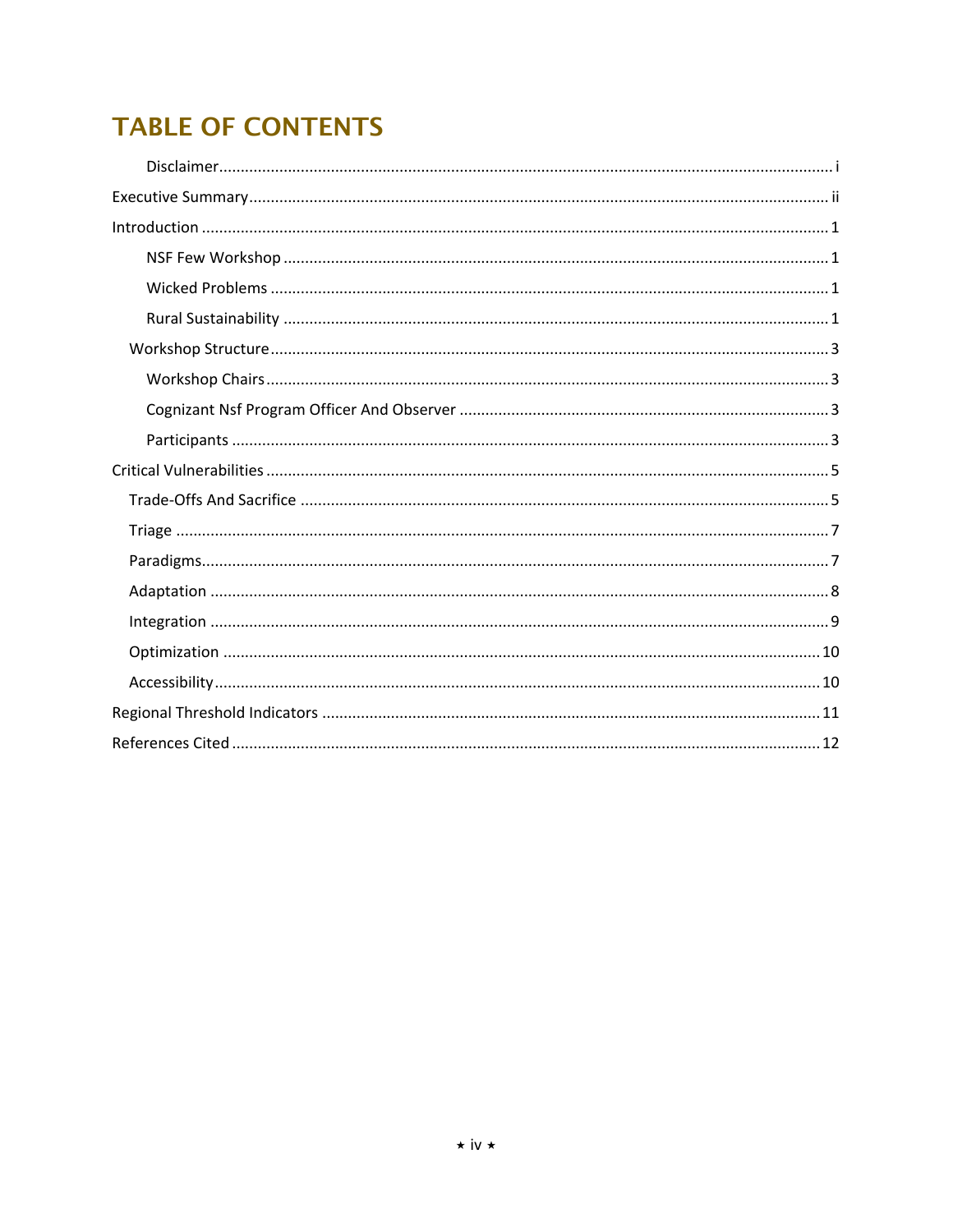# **INTRODUCTION**

**NSF FEW Workshop.** This document reports on the NSF sponsored Food-Energy-Water (FEW) workshop 'A Sustainable Rural Framework for the Upper Great Plains' held at the South Dakota School of Mines and Technology in Rapid City, South Dakota on October 19-20, 2015. Workshop material is available at http:/sdsmt.edu/FEW-2015. The goals of the workshop were: 1) to explore and identify fundamental problems and critical thresholds for regional food, energy, and water nexus sustainability; 2) explore the sustainability on the export of food, energy, and water product from the upper Great Plains (UGP); and 3) to encourage interdisciplinary discussions on regional food, energy, and water nexus sustainability. The workshop was attended by greater than 100 academic, government, and industry leaders from the region. The formal talks by international leaders on nexus sustainability were augmented by graduate student posters that highlighted local issues. Participants provided their perspectives and addressed key questions regarding nexus sustainably that led to recommendations for action as detailed in this paper.

**Wicked Problems.** The population of the Earth is growing, and the world's natural resources are finite. Urban areas are expanding with population growth. Industrialization of food, resource extraction, and energy production and consumerism have increased the demand for fossil fuels and fresh water. To support urban areas, rural areas unsustainably export critical agricultural products, energy resources, and water.

The semi-arid upper Great Plains (UGP) is a net exporter of food and energy, and is essentially 'mining' valuable water and nutrient resources to do so. It is also the site of tremendous competing nexus interests: the Bakken shale-oil boom, corn grain ethanol production, in-situ uranium mining, coal mines, wind farms, and major hydroelectric dams contrast with public and private good in relation to land-use alternatives. Large and volatile changes in agricultural commodity and livestock prices, competing landuse for incoming bioenergy crops, increasing agriculture efficiencies through biotechnology and precision agriculture; and regional effects of long term climate trends and short term climate variability have impacted regional agriculture and water resources. Recent energy and commodity end-use developments have led to substantial regional economic growth; however it has strained infrastructure (e.g. lack of housing, power transmission, pipelines, roads/rail lines) contributed to grassland to cropland conversion, resulted in soil salinization and sodification, and reduced ground water supplies.

**Rural Sustainability.** Across the globe, resource mining and agriculture compete for human, land, transportation, and fresh water resources. This competition is exemplified in the UGP. An imbalanced system cause's harm to the environment, changing once renewable and recyclable resources such as water into waste. The food, and energy products produced by the rural community are the foundation of our supply chain. *Sustainability must begin at the source of the supply chain - with the farm, ranch, mine, or well.*

Shale-oil has created a new wave of fossil fuel exploration. Many abandoned oil-fields now contain recoverable oil and gas through horizontal drilling and hydraulic fracturing techniques. In order to hydraulically fracture (frac) the Bakken shale, large volumes of fresh water are needed, on average 8.3 million liters (2.2 M gal.) per well (Freyman, 2014). A steady input of fresh water must be trucked in and saline water must be trucked out to maintain oil production resulting in an average per well lifetime production water consumption of over 30.2 million liters [8 M gal (Freyman, 2014)]. Waste water is typically hauled to deep well injection sites or specialized treatment facilities. Unfortunately, nationwide the locations of these fossil fuel resources are often in agricultural production areas (e.g. PA, OH, MI, IN, LA, MS) and in water-sensitive regions (e.g. TX, OK, CO, CA, NM, ND, MT, UT). The UGP encompasses SD, ND, NE, WY, and MT is part of a large agricultural region which extends into south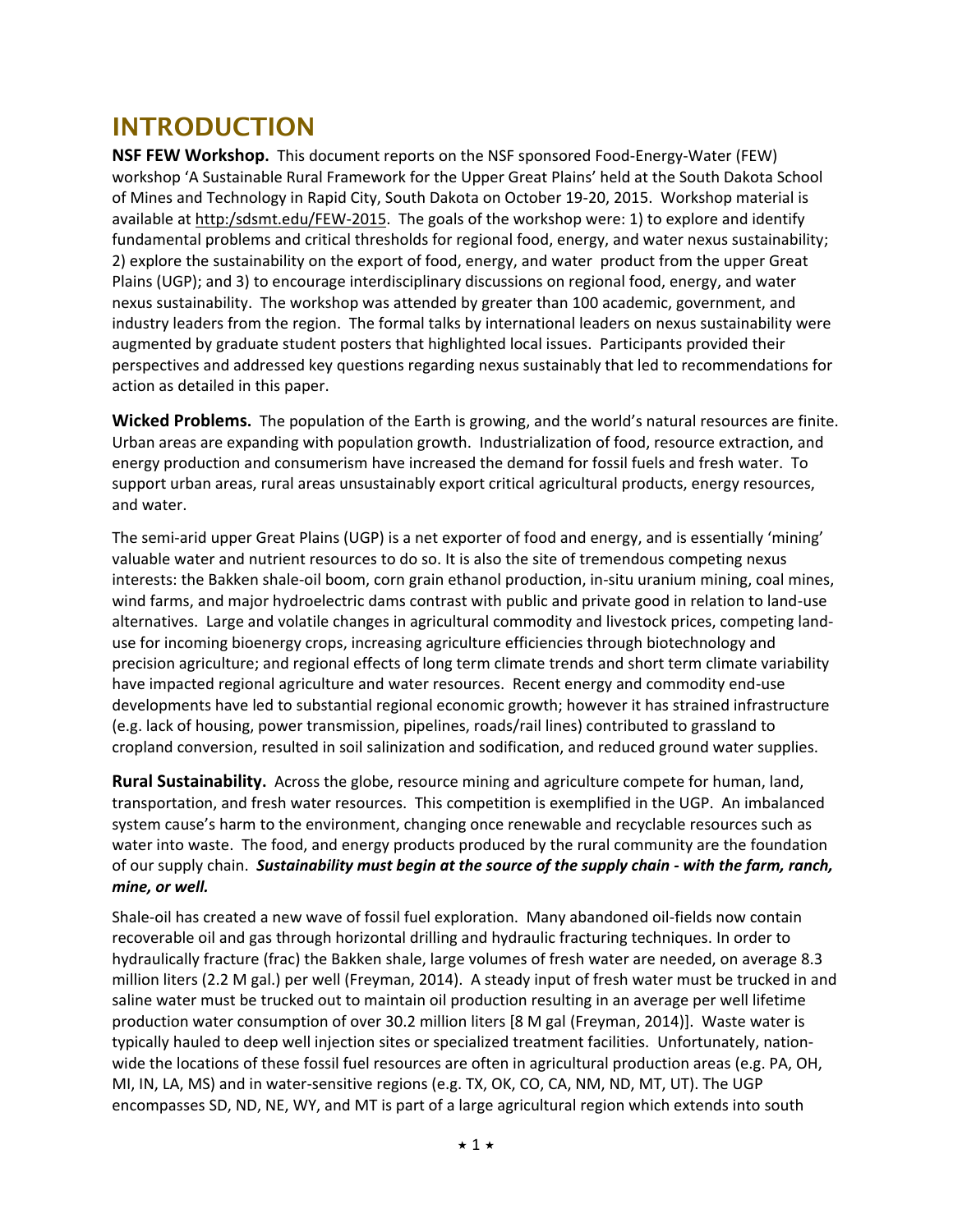central Canada. These states produce the majority of the durum and over 30% of all wheat in the nation (NASS, 2014) plus many other specialty commodities (e.g. sunflowers, safflower, canola, flaxseed, lentils, dry beans). In addition, the abundant corn and soybean production in the eastern part of the region supports a fledgling bioenergy (corn-, cellulosic-ethanol and soybean-biodiesel) industry. The wheatfallow growing system in western ND, NE, SD, and eastern MT and WY produce bread wheat. Unfortunately, bread wheat production in the region is threatened by wide scale disease problems. In the region, many bread wheat fields are sprayed with fungicides two or three times a year. This risk can be minimized by expanding the crop diversity by introducing drought-tolerant non-food oilseeds for biofuel production, such as *Brassica carinata* (carinata), into cropping rotations. The incorporation of next-generation biofuel crops in place of fallow provides the prospect to develop regional biofuelrelated industries, similar to corn-ethanol facilities.

The semi-arid UGP region is a tremendous exporter of raw energy resources. Unconventional oil development has become an economic driver in recent years [total value-added economic activity in 2012 for ND, SD, and NE was reported at \$7.6 billion (IHS, 2012)]. The Williston Basin contains the Bakken Formation, the site of one of the largest active shale-oil reservoirs and is the second largest oil producing region in the US (Coleman et al., 2014). In the US, coal is king and WY is the crown jewel. Coal is the foundation of the nation's baseload power (~40%). Low-sulfur coal from the region is used both nationally and internationally to curb emissions. The largest coal reserves in the nation are mined in eastern WY and MT (EIA, 2014) and the surface of the landscape is peppered with coalbed methane wells. Abandonment of these wells has become a chronic problem with the downturn in natural gas prices. This leaves state and federal officials and farmers/ranchers dealing with the danger, cost, and difficult water issues. In-situ uranium recovery wells are active in WY, NE, and proposed in SD. The region contains tremendous utility-scale wind energy potential capacity (NREL, 2014) with wind contributing an increasing portion of the regional power portfolio (EIA, 2015). The region overall typically produces and exports twice as much electricity as it consumes (EIA 2012 net electricity trade index ND:2.3, NE:1.1, MT:1.8, SD:1.0, WY:2.6).

The water resources of the region are used for industrial, urban, agricultural, and energy production and development. The region contains the Missouri River; where flow is controlled by mainstream dams producing hydroelectric power in ND and SD. Water releases from these dams are critical for barge traffic on the Missouri and Mississippi Rivers downstream but water consumption is now also critical for shale-oil extraction, manufacturing, and drinking water locally. These barges are used to transport the regions food products to the nation and world.

The region's industries that produce food and energy products co-inhabit the same land - competing for the same water, labor and infrastructure (e.g. transmission lines, transportation, housing) resources. ND, SD, and NE also face challenges as oil pipeline infrastructure expands and crosses these states, raising concerns about environmental consequences of pipeline infrastructure failures. The net result has been an imbalance of infrastructure and resources resulting in localized economic booms/busts coupled with social and environmental issues (e.g., oil spills, soil and water contamination, excessive water withdrawals).

Innovative new forms of rural transportation, energy transmission and production, agriculture, irrigation, water purification and recycling, and resource use are critical for sustainable development and growth. The UGP, like most rural agricultural areas, is generally socially and fiscally conservative. The primary driving forces for economics are external investors and product export. Therefore a balance between economics, technological innovation, and culture must be met to achieve long-term sustainable solutions.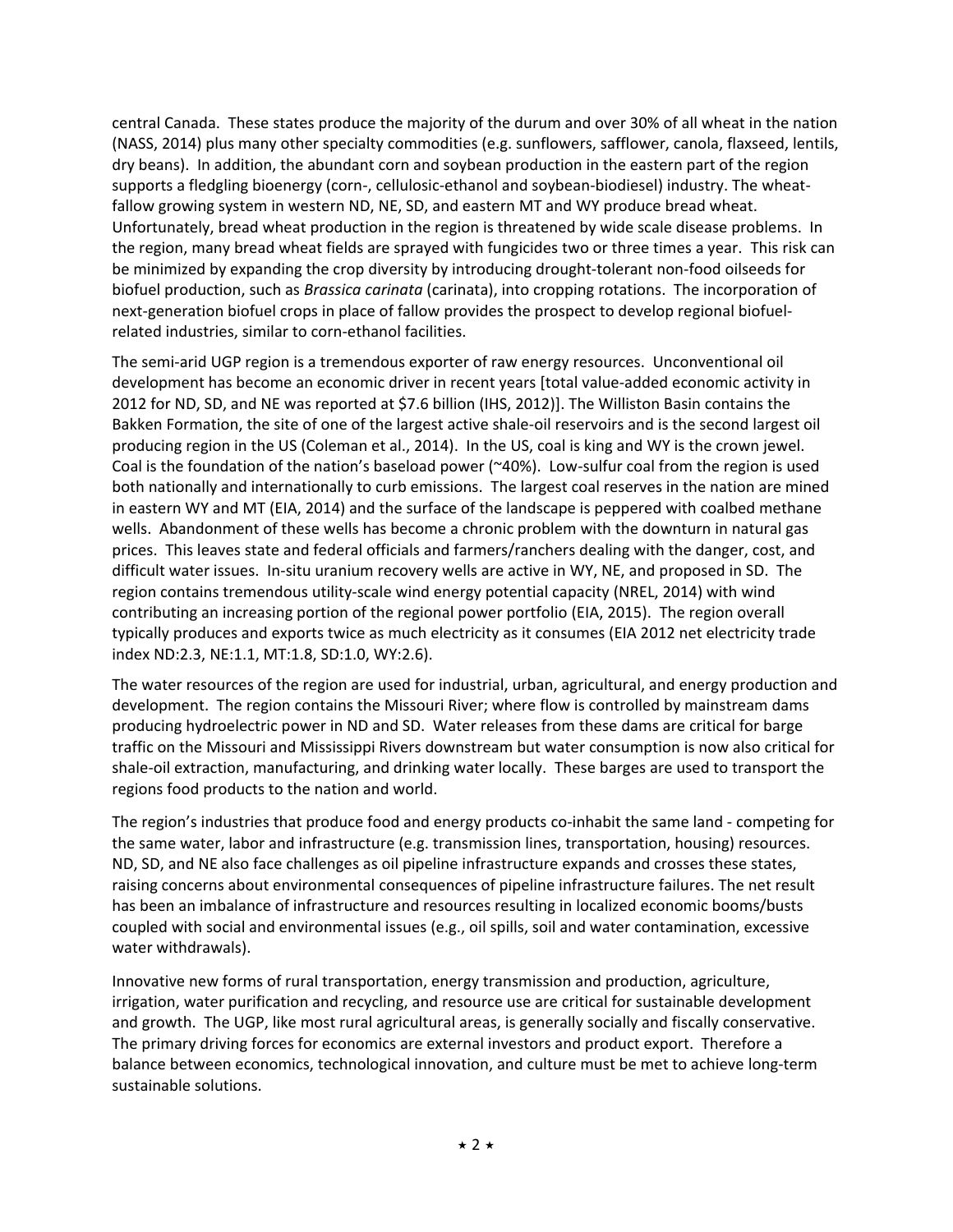#### **WORKSHOP STRUCTURE**

On October 19-20, 2015 – a transdisciplinary gathering of researchers and concerned citizens met in Rapid City, South Dakota to explore rural FEW sustainability issues. The focus of the discussion was the sustainability of product and resource export from rural areas. The workshop sought to identify regional synergies, stressors, and critical vulnerabilities.

In the two-day workshop, participants heard presentations from agricultural (food), energy, water, and systems integration perspectives. After each session, panel discussions were held. Interdisciplinary break-out discussions were held during the afternoons of the workshop. Break-out groups consisted of five to eight participants with different backgrounds. Break-out groups were not the same both days. A single member of the group was asked to record the discussions and submit responses to the workshop organizers. Over 100 people, predominantly from North and South Dakota, participated in the break-out group sessions. At the end of the break-out group sessions, the groups reported back their discussion results. The results yielded the key issues and research needs discussed in this white paper.

#### **Workshop Chairs**

David Clay, South Dakota State University Eakalak Khan, North Dakota State University Ranjit Koodali, University of South Dakota Mahesh Pattabiraman, University of Nebraska-Kearney Heidi Sieverding, South Dakota School of Mines and Technology

Jayaraman Sivaguru, North Dakota State University James Stone, South Dakota School of Mines and Technology

#### **Cognizant NSF Program Officer and Observer**

Thomas Torgersen Division of Earth Sciences Surface Earth Processes Section Hydrologic Sciences

#### **Participants**

Olusegun Adebanjo, South Dakota State University Laurent Ahiablame, South Dakota State University Jane Amiotte, South Dakota State University Extension Alan Anderson, NOAA and USDA Forest Service

## **WORKSHOP AT-A-GLANCE**

#### **Title:**

A sustainable rural framework for the upper Great Plains

#### **Purpose:**

Define fundamental sustainability issues regarding rural commodity exports

**Date:** October 19-20, 2015

**Location:** Rapid City, SD

**Sponsoring Organization:** National Science Foundation

#### **Additional Sponsors:**

SD Mines, SDSU, UNK, North Central Sun Grant Center, SD EPSCoR, NDSU EPSCoR, RESPEC Engineering

#### **Disciplines Represented:**

Agriculture, Forestry, Biology, Ecology, Chemistry, Geology, Hydrology, Environmental Science, Sociology, Engineering

#### **Career Levels:**

High School-Doctoral Students; University Faculty and Researchers; Tribal, Government, Defense, and Non-Profit Agency Personnel; Industry Representatives

David Archer, USDA-ARS Northern Great Plains Research Laboratory Emily Beck, South Dakota Army National Guard T. M. Bull Bennett, Kiksapa Consulting, LLC Jennifer Benning, South Dakota School of Mines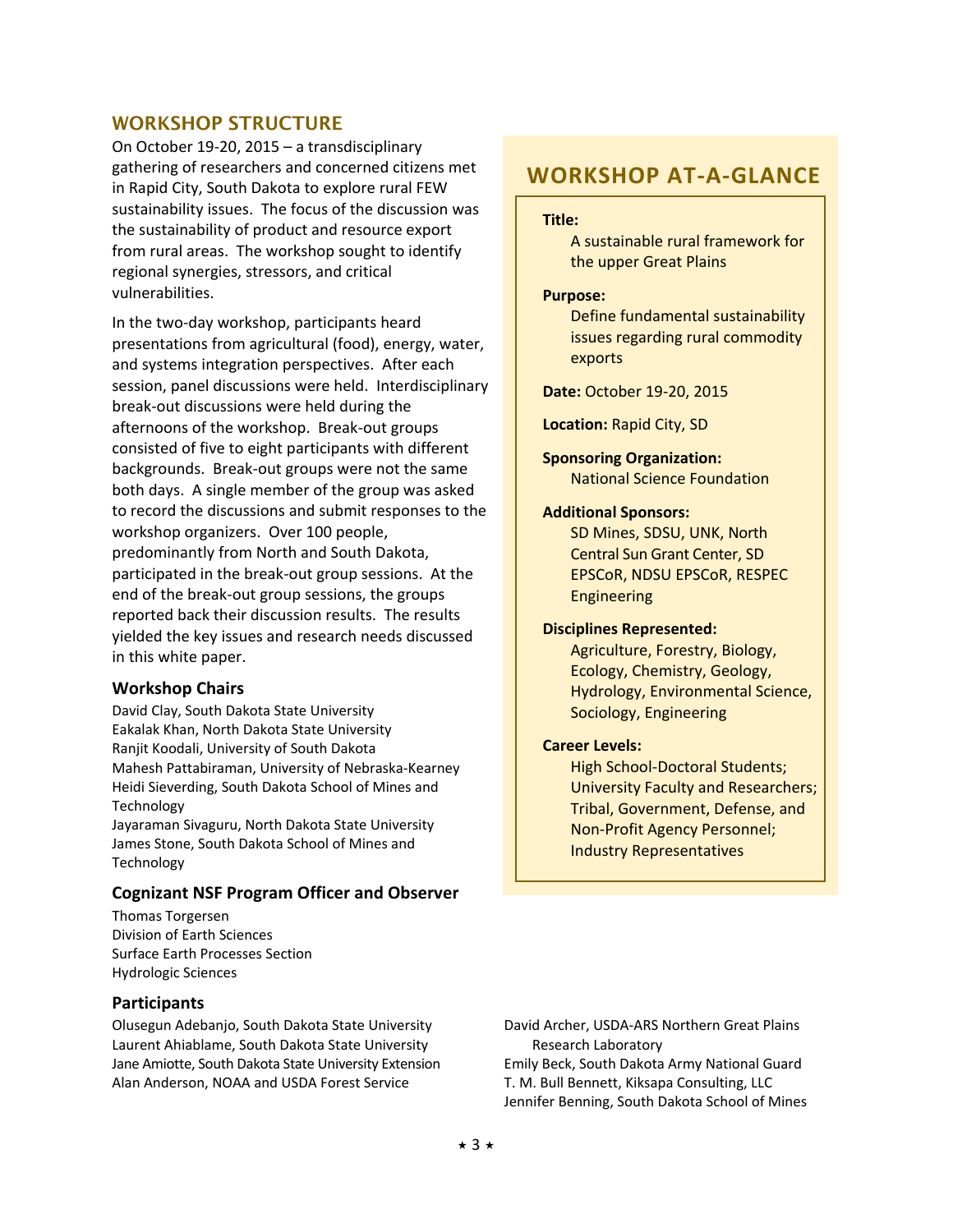Kathryn Bills, Montana State University Shelly Brandenburger, South Dakota State University Sophie Brogdon, South Dakota School of Mines Tyrone Cadotte, Standing Rock Sioux Tribe Kimberlynn Cameron, South Dakota School of Mines William Capehart, South Dakota School of Mines Hickson Charissa, South Dakota School of Mines Ronnett Chase Alone, Standing Rock Sioux Tribe Govind Chilkoor, South Dakota School of Mines Sharon Clay, South Dakota State University Doug Crow Ghost, Standing Rock Sioux Tribe Virginia Dale, Oak Ridge National Laboratory Battsengel Dashdorj, South Dakota School of Mines Andrew Detwiler, South Dakota School of Mines David Dixon, South Dakota School of Mines Ed Duke, South Dakota School of Mines Barry Dunn, South Dakota State University Vik Eric, South Dakota School of Mines Joshua Fergen, South Dakota State University James Forbes, South Dakota Army National Guard Venkata Gadhamshetty, South Dakota School of Mines Roger Gates, South Dakota State University Dana Gehring, Sinte Gleska University William Gibbons, South Dakota State University Gardner Gray, CWA and Dakota Rural Action Delzer Greg, USGS - SDWSC Michael Haltiner, South Dakota Army National Guard Niall Hanan, South Dakota State University Scott Hanson, ND EPSCoR John Henderson, U.S. Army Corps of Engineering Haiping Hong, South Dakota School of Mines Krista Horvath, Sinte Gleska University Stanley Howard, South Dakota School of Mines Brittany Iron Shell, Sinte Gleska University Jeffrey Jacquet, South Dakota State University Meghann Jarchow, University of South Dakota Hyunju Jeong, South Dakota School of Mines Amber Jerke, South Dakota School of Mines Andy Johnson, Black Hills State University Anne Junod, South Dakota State University Kevin Kephart, South Dakota State University Nisa Kerr, Joy Permaculture Farm Nirmala Khandan, New Mexico State University Karishma Kibria, South Dakota State University Sabrina King, Dakota Rural Action Cody Knutson, University of Nebraska-Lincoln Henry Kohlbrand, HT Consulting Sarah Konrad, Wyoming EPSCoR Patrick Kozak, Kiksapa Consulting, LLC

Lisa Kunza, South Dakota School of Mines Jose Leboreiro, Archer Daniels Midland Michael Lindenbaum, Agrisoma Biosciences, Inc. Bret Lingwall, South Dakota School of Mines Tom Loveland, U.S. Geological Survey Lisabeth Massingale, Sinte Gleska University Tim Masterlark, South Dakota School of Mines Rachel McDaniel, South Dakota State University Dennis McLaughlin, MIT Hector Menendez III, South Dakota State University Weiwei Mo, University of New Hampshire Karen Moore, Sinte Gleska University Esther Mosase, South Dakota State University Dianne Nagy, South Dakota State University Mafany Ndiva-Mongoh, Sitting Bull College Manashi Paul, South Dakota State University Yuliana Porras-Mendoza, Bureau of Reclamation Matraysa Punderson, South Dakota Army National

Guard/Black Hills State University Jan Puszynski, South Dakota School of Mines Zhangcai Qin, Argonne National Laboratory Angelinah Rasoeu, South Dakota State University Chittaranjan Ray, University of Nebraska-Lincoln Rajesh Sani, South Dakota School of Mines John Sawyer, South Dakota School of Mines Jenelle Schafer, South Dakota School of Mines Dan Scholl, South Dakota State University Shawn Burke, South Dakota State University Extension Anu Shende, South Dakota School of Mines Namita Shrestha, South Dakota School of Mines Mukund Sibi, North Dakota State University Heidi Sieverding, South Dakota School of Mines Shailendra Singh, South Dakota State University Alevtina Smirnova, South Dakota School of Mines Jeremy Smith, Cycle Farm Daniel Soeder, US DOE - NETL David Swanson, University of South Dakota Jon Sweetman, North Dakota State University

Jessica Ulrich-Schad, South Dakota State University Gibril Vandy, South Dakota State University Dean Webster, North Dakota State University Lin Wei, South Dakota State University Robb Winter, South Dakota School of Mines Om Prakash Yadav, North Dakota State University Haeyeon Yang, South Dakota School of Mines Lysann Zeller, Black Hills Council of Local Governments Erliang Zeng, University of South Dakota Christopher Zygarlicke, Energy & Environmental Research Center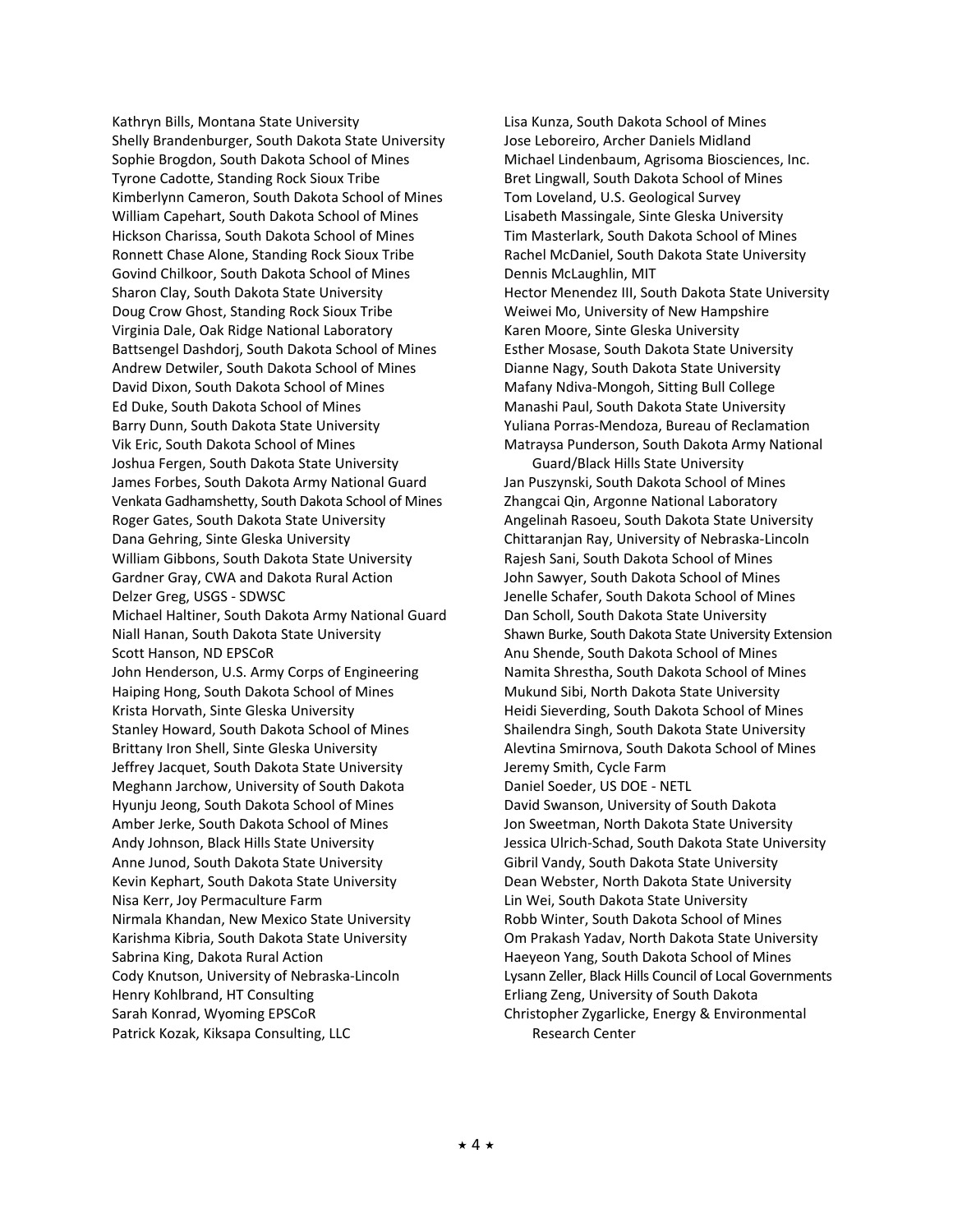# **CRITICAL VULNERABILITIES**

As we cope with resource constraints and anthropogenic change, the UGP will encounter 'tipping points' after which the ability to recover will be greatly diminished. FEW nexus sustainability is important because it aids in mitigating negative consequences such as war and famine. Addressing critical vulnerabilities in the FEW nexus will help maintain stability.

UGP Nexus sustainability is critical for the nation and world because the region is a net exporter of food and energy products and the production of these products forms the economic backbone of the region. Because these resources are finite, without sustainable practices and export the economy and lifestyle of the region will suffer. The region contains stark economic contrasts. Many parts of the region enjoy lowest long-term unemployment rates in the nation [ND:2.9%, NE:2.9%, SD:3.5%, WY:4.0%, MT:4.1% (USBLS, 2015)] whereas on the reservations in South Dakota, some of the highest rates of poverty exist in the nation (~45%) with a endemic unemployment rate of over 25% (DOI, 2014). Any shortcomings will impact the most vulnerable segments of our society the hardest. Highly efficient production and geographically isolated systems have been developed which will be difficult to improve. The significant gains in production and efficiency that were achieved in the past will be more difficult to accomplish in the future without substantial investment. A SWOT analysis on FEW nexus sustainability for the UGP based on workshop feedback is summarized in Figure 1.

Critical vulnerabilities create difficult questions which if unaddressed may tear the fabric of our economy and society. In order to achieve sustainability, critical vulnerabilities need to be addressed while maintaining existing strengths and expanding opportunities. The following sections represent the key vulnerabilities (weaknesses and threats) identified during the workshop for the upper Great Plains.

## **TRADE-OFFS AND SACRIFICE**

**Background:** There is a cost to everything. As we continue to produce goods and services, we must make decisions. The repercussions of those decisions can be small or they can have long-term impacts. Decisions must be made as to the permitting of energy development and planting of crops. Brine, oil, and chemical contamination of agricultural land and water resources from unconventional oil development can irreversibly damage production and the ecosystem. Conversion of forest and grasslands to agricultural and/or energy production can permanently damage ecosystems and associated ecosystem services.

**Vulnerability:** The UGP is sacrificing vital natural systems to fulfill societal needs for food and energy products. In doing so, the sustainability tipping point may be approached.

For example, in the upper Great Plains, South Dakota agricultural producers between 2006 and 2012 converted 1.8 million acres of grassland to annual crops, whereas in Brazil, farmers are grazing the rainforest, followed by converting the degraded lands to soybean production. These natural environments are being sacrificed to support our burgeoning demand for food and biofuel feedstocks. Grasslands provide critical habitat to pollinators and wildlife and are used for livestock forage. North Dakota is the largest honey producer in the nation, followed by Montana and South Dakota. The fivestate area (ND, MT, SD, WY, NE) produces nearly 50% of the honey in the nation. Beekeepers rotate their hives from California and Florida to grasslands of the upper Great Plains to meet their summer quotas and to allow bees to recuperate. New biofuel feedstocks, drought tolerant commodity crops, and federal insurance are allowing agricultural producers to increase risk and expand crop production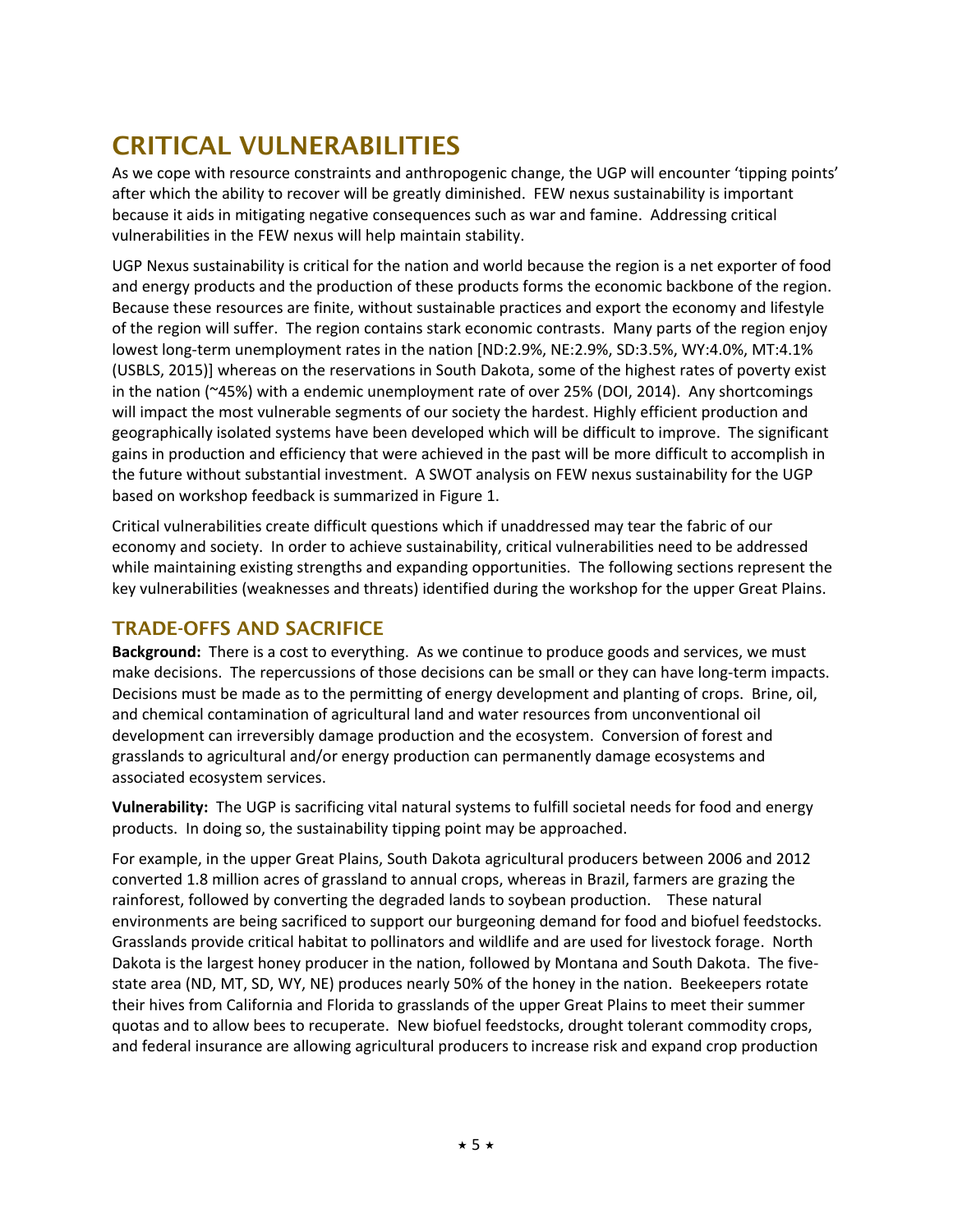| <b>STRENGTHS</b>                                                                                                                                                                                                                                                                                                                                                                                                                                   | <b>WEAKNESSES</b>                                                                                                                                                                                                                                                                                                         |
|----------------------------------------------------------------------------------------------------------------------------------------------------------------------------------------------------------------------------------------------------------------------------------------------------------------------------------------------------------------------------------------------------------------------------------------------------|---------------------------------------------------------------------------------------------------------------------------------------------------------------------------------------------------------------------------------------------------------------------------------------------------------------------------|
| High current productivity                                                                                                                                                                                                                                                                                                                                                                                                                          | <b>Trade-offs and sacrifice</b>                                                                                                                                                                                                                                                                                           |
| <b>Production reserves</b>                                                                                                                                                                                                                                                                                                                                                                                                                         | Lack of balance and prioritization                                                                                                                                                                                                                                                                                        |
| $\bullet$                                                                                                                                                                                                                                                                                                                                                                                                                                          | $\bullet$                                                                                                                                                                                                                                                                                                                 |
| Experience                                                                                                                                                                                                                                                                                                                                                                                                                                         | <b>Cultural paradigms</b>                                                                                                                                                                                                                                                                                                 |
| $\bullet$                                                                                                                                                                                                                                                                                                                                                                                                                                          | $\bullet$                                                                                                                                                                                                                                                                                                                 |
| Capacity to grow                                                                                                                                                                                                                                                                                                                                                                                                                                   | Absence of adaptation strategies                                                                                                                                                                                                                                                                                          |
| $\bullet$                                                                                                                                                                                                                                                                                                                                                                                                                                          | Poor integration                                                                                                                                                                                                                                                                                                          |
| Established systems and                                                                                                                                                                                                                                                                                                                                                                                                                            | $\bullet$                                                                                                                                                                                                                                                                                                                 |
| $\bullet$                                                                                                                                                                                                                                                                                                                                                                                                                                          | Not optimized based on                                                                                                                                                                                                                                                                                                    |
| infrastructure                                                                                                                                                                                                                                                                                                                                                                                                                                     | $\bullet$                                                                                                                                                                                                                                                                                                                 |
| Alternatives available                                                                                                                                                                                                                                                                                                                                                                                                                             | sustainability                                                                                                                                                                                                                                                                                                            |
| Agricultural connectivity                                                                                                                                                                                                                                                                                                                                                                                                                          | Bias and counter-productive                                                                                                                                                                                                                                                                                               |
| $\bullet$                                                                                                                                                                                                                                                                                                                                                                                                                                          | $\bullet$                                                                                                                                                                                                                                                                                                                 |
| Ecosystem relationship                                                                                                                                                                                                                                                                                                                                                                                                                             | influences                                                                                                                                                                                                                                                                                                                |
| $\bullet$                                                                                                                                                                                                                                                                                                                                                                                                                                          | Accessibility                                                                                                                                                                                                                                                                                                             |
| Self-reliant                                                                                                                                                                                                                                                                                                                                                                                                                                       | $\bullet$                                                                                                                                                                                                                                                                                                                 |
| $\bullet$                                                                                                                                                                                                                                                                                                                                                                                                                                          | <b>Existing infrastructure condition</b>                                                                                                                                                                                                                                                                                  |
| Conservative                                                                                                                                                                                                                                                                                                                                                                                                                                       | $\bullet$                                                                                                                                                                                                                                                                                                                 |
| Adaptable                                                                                                                                                                                                                                                                                                                                                                                                                                          | Low rural funding                                                                                                                                                                                                                                                                                                         |
| $\bullet$                                                                                                                                                                                                                                                                                                                                                                                                                                          | $\bullet$                                                                                                                                                                                                                                                                                                                 |
| <b>OPPORTUNITIES</b><br><b>Management improvements</b><br>$\bullet$<br><b>Sharing resources</b><br>$\bullet$<br>Prioritization<br>$\bullet$<br>Support system development<br>$\bullet$<br><b>Incentives</b><br>$\bullet$<br><b>Mitigation</b><br>$\bullet$<br>Strengthen support and<br>$\bullet$<br>integration<br><b>Modeling</b><br>$\bullet$<br>Forecasting<br>$\bullet$<br>Innovation<br>$\bullet$<br>Infrastructure development<br>$\bullet$ | <b>THREATS</b><br>Soil health (salinity/sodification)<br>Aquifer and surface water decline<br>$\bullet$<br>Pests<br>Destabilization<br><b>Ecological health and habitat</b><br>$\bullet$<br>Erosion<br>Climate change<br>Inflation<br>Aging<br>Segmentation<br><b>Resource availability</b><br><b>Future conservation</b> |

**Figure 1.** SWOT (Strengths, Weaknesses, Opportunities, and Threats) analysis for FEW rural sustainability in the UGP based on workshop discussions.

into marginal land. Often, these marginal lands are grasslands. As demand increases, it is expected that grasslands will be diminished. This is expected to decrease wildlife and insect populations and increase erosion and water pollution. There is also the effect of 'indirect land use change', if we do not put more land into cultivated production - then other places will do so to meet the demand. Within those same grasslands, unconventional oil and natural gas development and coal mining are expanding. These energy developments are further fragmenting habitat and create a contamination risk.

This is merely one of a multitude of trade-offs occurring which have cascading ecological and economic effects. Other examples include: flooding of land for hydroelectric dams, urban and industrial development of open space, habitat fragmentation, loss of floodplains through development encroachment and stabilization efforts, water use (e.g. irrigation, drinking, electricity generation, fracking, or ecological habitat), etc.

What is the best use of land? What are the impacts of changing land-use or degrading them?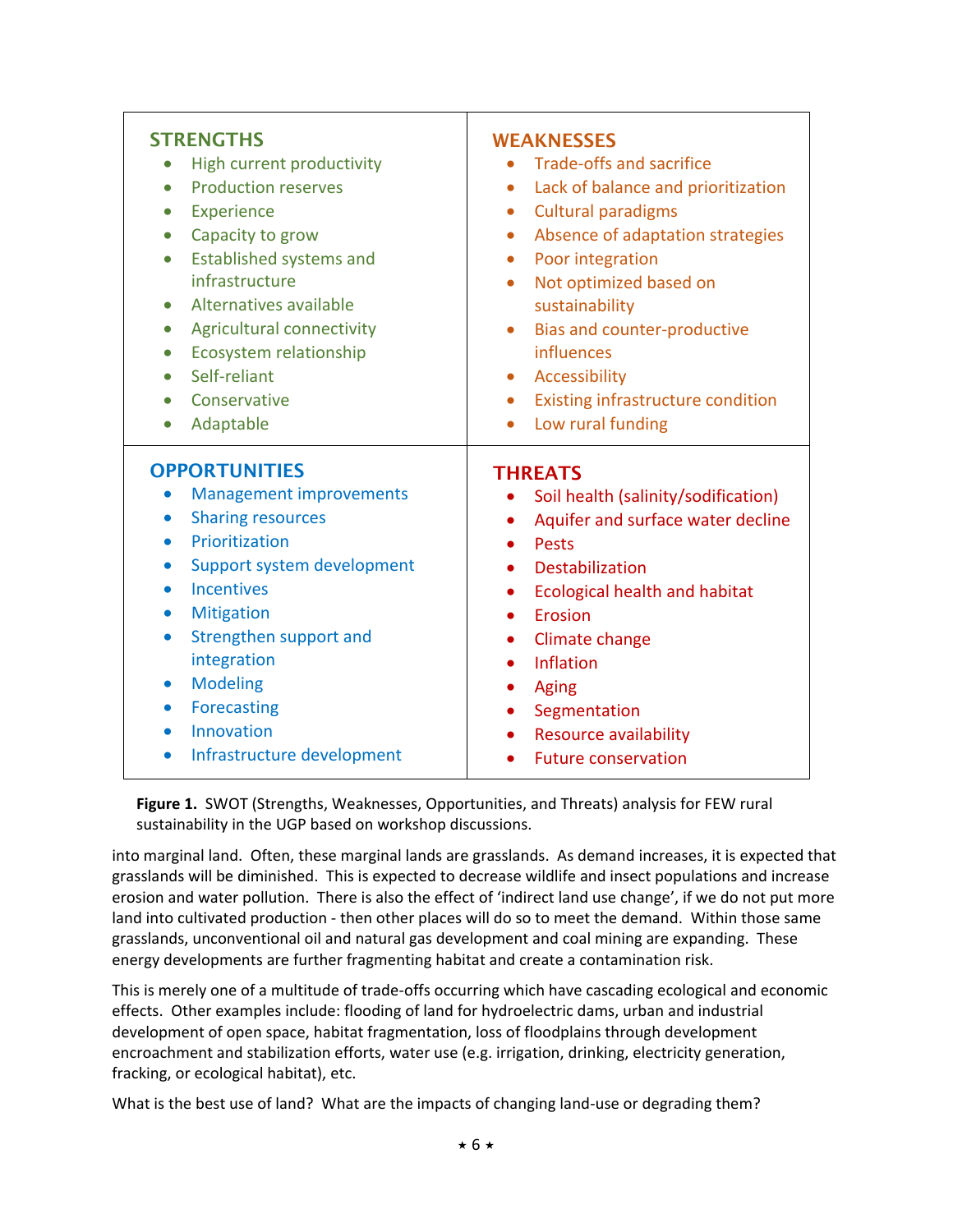#### **Recommendations:**

- Research the sustainability impacts of rural land-use change (trade-offs), management decisions, and associated loss of ecosystem services.
- Increase understanding of sacrifice zones (non-reversible land use/ecosystem change) and the long-term impacts of loss.

## **TRIAGE**

**Background:** Our FEW resources are limited and demand is out-pacing supply. At some point, demand will outstrip supply that can result in rapid commodity price increases. We have multiple demands on the same resources. In situations where resources are scarce, cut-backs must be made.

**Vulnerability:** Nexus interactions are not adequately understood to create comprehensive policies.

The impacts of resource limitations are complex and can have a cascading failure effect. FEW resource supply limitations need to have a well-planned response due to complexity of interactions.

In an on-going example, Missouri River water is stored behind a series of dams. This water has many uses including, for hydropower generation, irrigating cropland, human and livestock consumption, hydraulic fracking of unconventional oil and gas, cooling water for power production, recreational use, barge traffic and navigation, and fish and wildlife habitat. These interests and needs are often in conflict. If flows are increased in the spring and decreased in the summer for ecological habitat shorelines may erode, there may not be enough water in reserve for barge traffic or irrigation, and the water may be too warm to be used as cooling water for power production. If barge traffic cannot occur, then grain must be shipped through less efficient alternative means such as rail or road. The flow of the Missouri is federally-regulated and managed. However, other resources such as ground water, smaller surface water bodies, and food and fuel allocation are not. In times of crisis, the needs and wants of an individual or a small group may have to be ceded to the overarching needs of society to maintain stability.

What is the best use of resources? Which uses are critical to stability and well-being of society? How does the loss of those resources affect others?

#### **Recommendations:**

 Develop equitable and understandable scaled triage (need/use significance-based) systems for FEW resource export and allocation systems.

## **PARADIGMS**

**Background:** A century ago, the founders of the wilderness movement established our national parks and worked to preserve the natural environment. Their words and their warnings still hold true:

"Civilization has so cluttered this elemental man-earth relation with gadgets and middlemen that awareness of it is growing dim. We fancy that industry supports us, forgetting what supports industry."

Aldo Leopold*, A Sand County Almanac*, 1949

We live in a society generally disconnected from the natural environment. Through social and industrial evolutions, conveniences have been gained but the understanding core FEW systems and complexities by the general populace has been lost. The world looks toward the U.S. to set an example. But, we are primarily driven by economics, not by sustainability.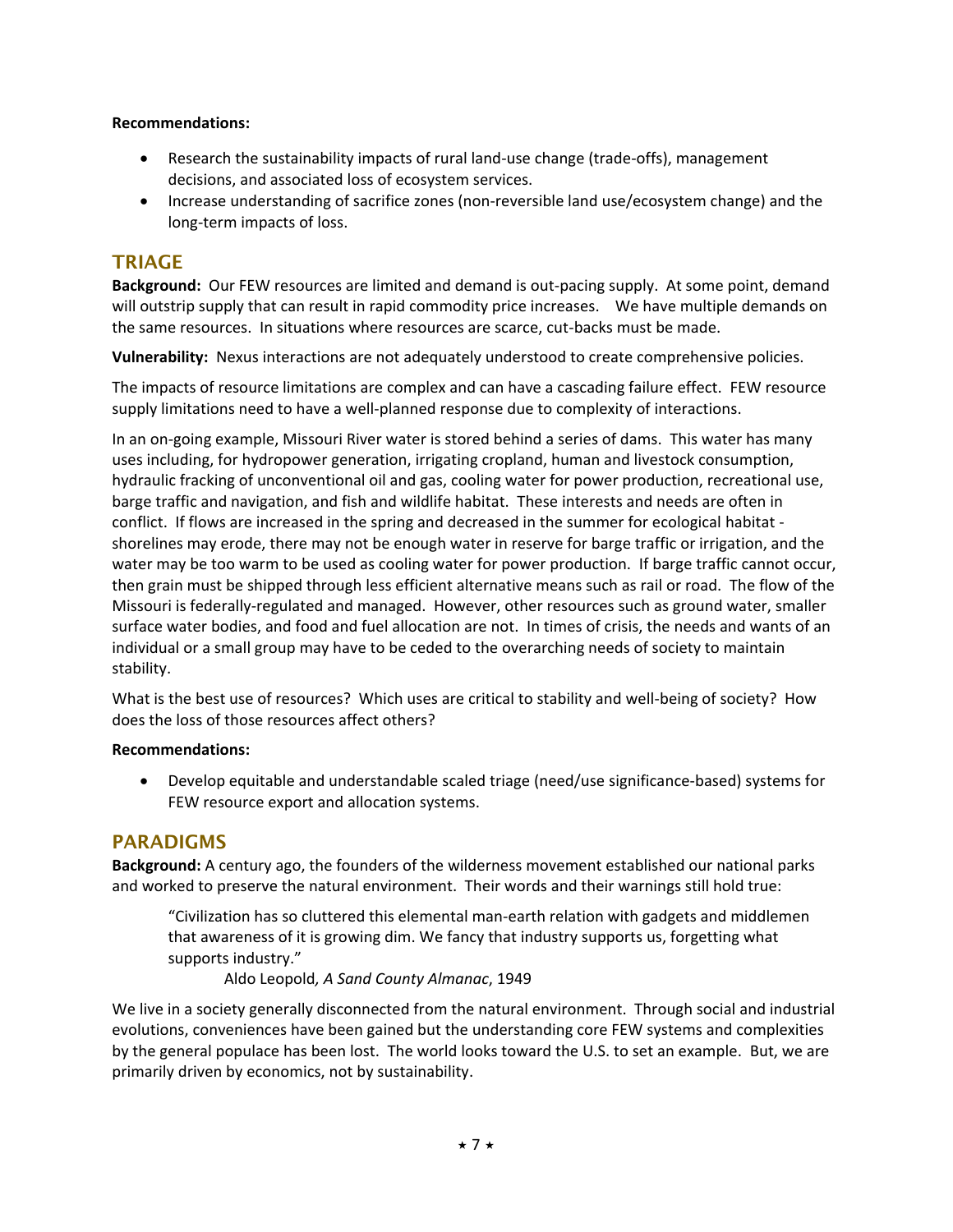**Vulnerability:** In order to be sustainable, consumption patterns need to be changed and consumers must pay the real cost of resources and products. Society and culture are relatively slow to change.

It is difficult to de-couple economics and FEW sustainability. Therefore, in order for sustainable solutions the true costs of natural resources must be identified. For example, what is the value of an inch of top soil or 1000 gallons of water in an aquifer?

We need to better understand the price of our consumption. Ground and surface waters are not valued or regulated in the same manner across the nation. Where water is monetized, it is at a rate significantly lower than the actual cost to the renewability of the resource and ecosystem value. Devaluing water leads to waste and abuse of resources. As climate change progresses and as resource demand increases, allocation and conservation of water resources will become more critical.

Another pertinent issue is lack of public scientific understanding and apathy towards FEW nexus sustainability issues. We need to effectively change behaviors at all levels of society. The burden of the human 'rights' to food, water, and energy are not equitable and the full costs are not borne by individuals leading to abuse and waste. We need to make sustainable activities 'easier' and more profitable in order to succeed. Appealing to people's instinct for self-preservation and survival may result in inequitable distribution of resources.

How do we create a functional and accepted value system for ecosystem services, water, and other nonmonetized resources? How do we get people to 'care'?

#### **Recommendations:**

- Calculate the carbon and water footprints of the energy and food products produced within the region.
- Change human sustainability paradigms and constructing socio-economic influences to support sustainable behavior. As well as development of effective sustainability-oriented economic incentives and/or penalties.
- Estimate short- and long-term economic impacts of FEW sustainability.
- Create a value system for all FEW resources, including ecosystem services and water.

## **ADAPTATION**

**Background:** There is a need to maintain and/or increase regional FEW resource production to feed and power the nation and world. Climate change and ecosystem service losses are occurring and will likely increase in the future. It is not understood how natural and anthropogenic systems will be affected by these changes. Adaptation to these system changes is needed to maintain production.

**Vulnerability:** Soil systems, ecosystems, and impacts of climate change and increasing need to produce food are not well enough understood to develop comprehensive adaptation strategies.

In the region, climate change is altering equilibrium relationships between the physical, chemical, and biological constraints between the surface soils, rocks, and sediments underlying this region. In many areas, increasing temperatures and rainfall have changed the chemical composition of the surface soils, which in turn can impact human and soil heath. For example, high Se concentrations can be detrimental to livestock and human health.

Changes in soil chemical composition may also contribute to diminished soil stability and increased erosion. Soil organic matter can increase productivity and water retention. Healthy soil contains a complex system of interactions between plants, fungi, bacteria, micro-organisms, climate, chemistry, and geology. Five factors influence soil development: parent material, climate, living organisms, topography, and time. Soils take decades to millennias to develop. Soil is an ecological foundation for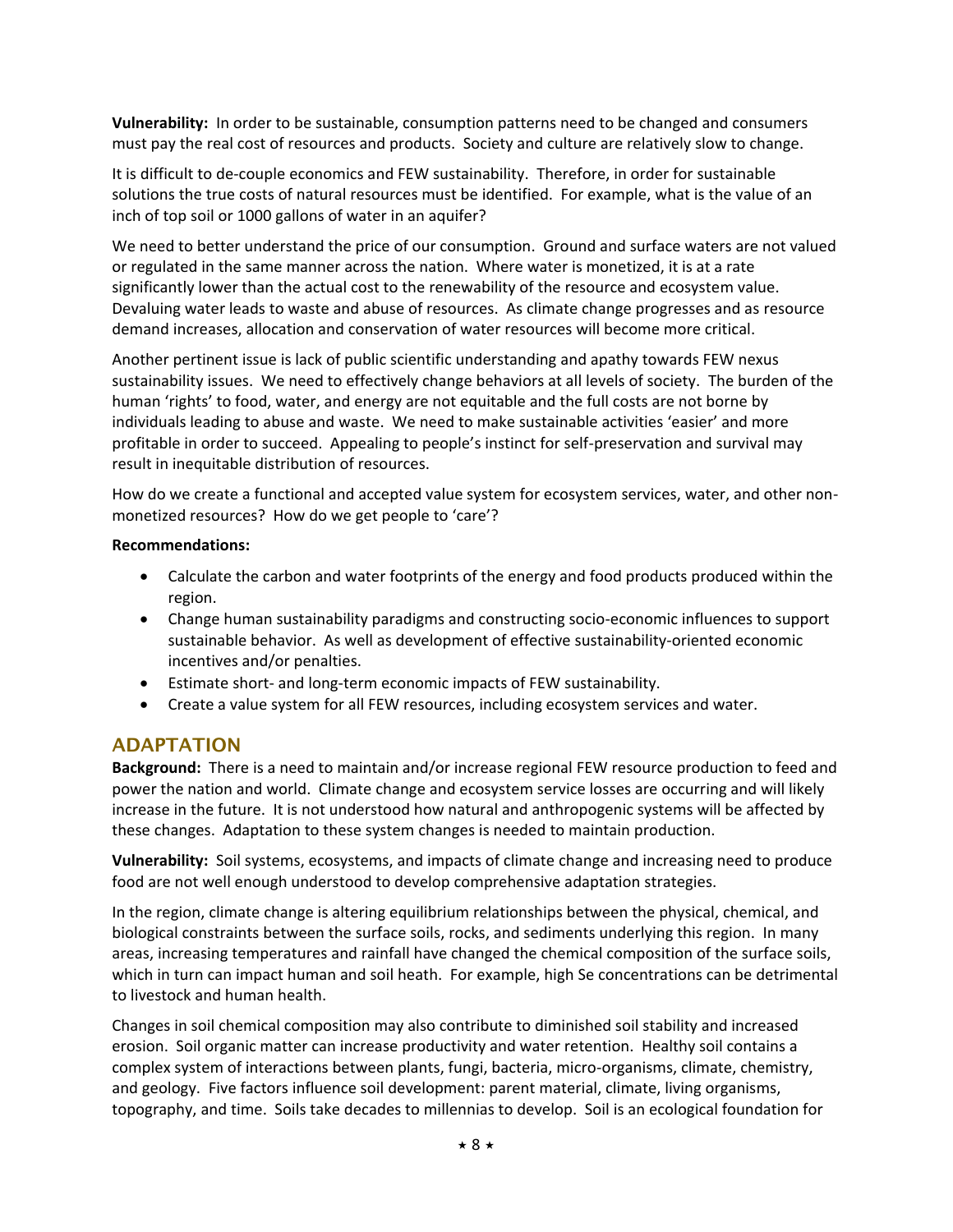crop production, animal, and hydrologic systems. Different soils and ecosystems need differing management and will not all be equally affected by anthropogenic change.

Soils are fragile systems which do not develop or repair themselves quickly. We have disturbed soil systems through agricultural and energy production, construction and landscaping, urbanization, water management, and climate change - leading to potentially catastrophic changes in the natural development process.

Ecosystems are complex webs reliant on natural space (e.g. grasslands, forests, wetlands, water bodies). Fragmentation of ecosystems through agricultural, energy, and water resources development accompanied by climate change has led to range shifts, seasonality changes, 'dead zones', and increases in pests and diseases in the UGP.

Loss of soil and ecosystem health will negatively impact goods and services to an unknown extent.

How will natural systems adapt to climate change? Can we assist in adaptation? How can we preserve natural systems while maintaining or increasing production?

#### **Recommendations:**

- Better understand soil and ecosystem health and regional adaptation to change.
- Improve our understanding on how climate change will impact the quality of foods produced in the region, and the resulting impact on soil sustainability.
- Develop regional ecological thresholds for agricultural production and natural environments due to climate and land use change.

## **INTEGRATION**

**Background:** Tackling FEW nexus solutions will take cross-disciplinary research at multiple scales (i.e. local, state, regional, national, global) which addresses the interconnection between resources and scales.

**Vulnerability:** The interconnections between localities, scales, actions, and impacts are complex and often simplified or modeled based on assumptions. This creates generalized results or narrow perspectives and disciplinary silos.

To solve these FEW issues - coupled soil, crop, water models are needed to assess the likely impacts of climate change on human and soil sustainability. Findings from these models need to be effectively shared with the general public.

Broad solutions with multiple benefits need to be developed. Solutions need to create net improvements and address issues from a FEW nexus perspective. Holistic efficiency improvements and waste reductions need to be incorporated into every segment of industry and society.

Demands and resource exchanges need to be changed to reduce waste and directed to the 'best use'. To do so, accurate, scaled FEW import and export models need to be developed.

How do we create simple, spatially explicit models the incorporate FEW complexities?

#### **Recommendations:**

- Research interconnection of rural and urban sustainability demands (export/import dynamics) and model development.
- Develop innovative FEW-integrated resource recycling and reuse techniques to reduce waste; specifically, addressing industrial and agricultural production advances to preserve and improve long-term water quantity and quality.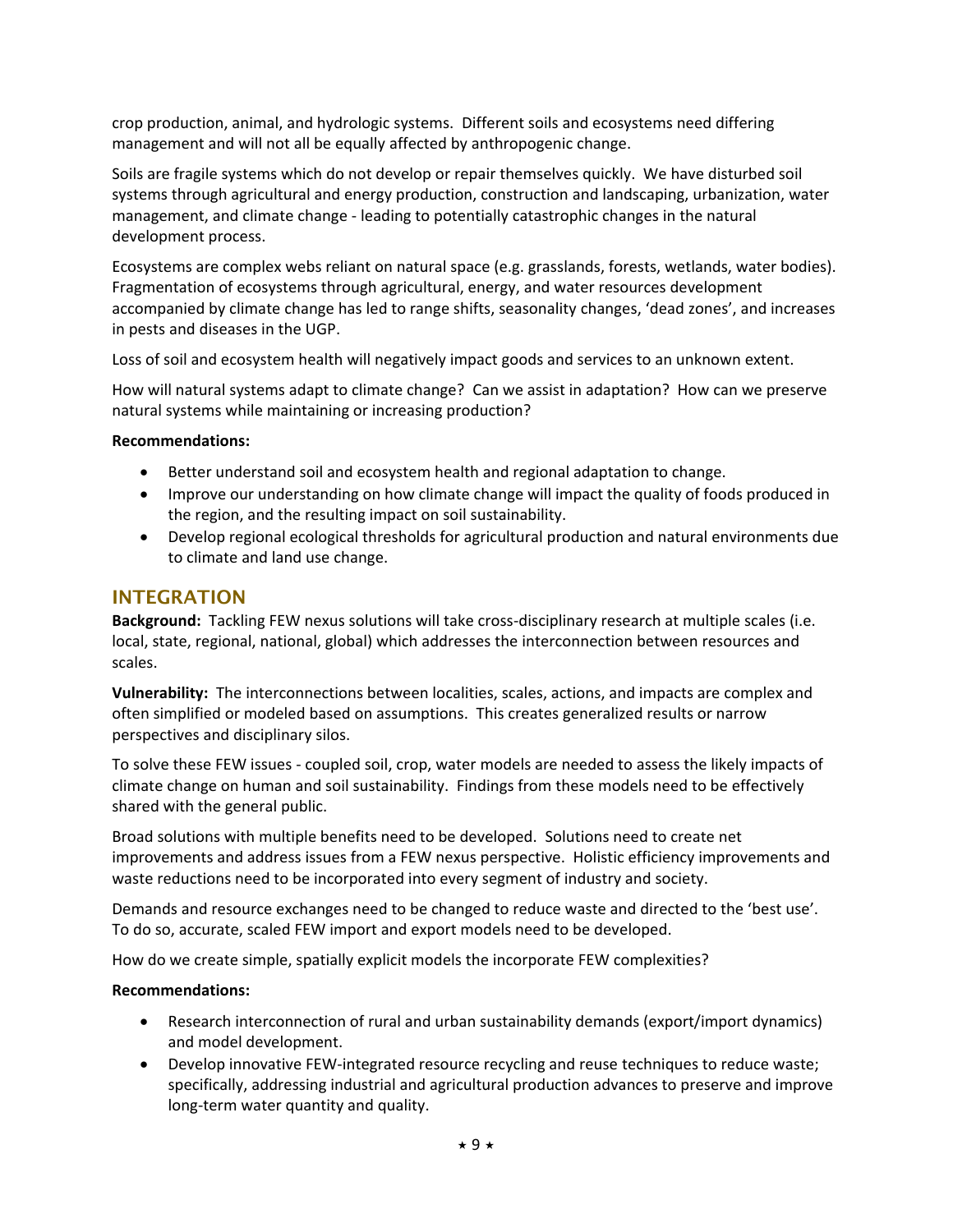• Incorporate systems and cross-disciplinary relationship/systems in modeling.

## **OPTIMIZATION**

**Background:** The foundation of current optimization systems is economic. Efficiency is not based on environmental impact, resource conservation, or social gains. Sustainable systems are based on overall efficient processes and products.

**Vulnerability:** Economic optimization is not equivalent to sustainable optimization.

Nexus sustainability gains may not be cheap. In rural regions, sustainability exports will be in large part reliant on infrastructure redevelopment. Infrastructure is costly from both resource and economic perspectives. The longevity and net impact of the infrastructure must be understood and weighted against sustainability gains. Economic balance is and always will be an important societal factor. Optimization processes need to be expanded to include more perspectives.

Process improvements, synergistic infrastructure development, and efficient transport will be key to rural export sustainability. Systems need to be multi-functional and flexible.

How do we re-invent rural transport systems? Are novel, sustainable transport options possible?

#### **Recommendations:**

- Optimize FEW infrastructure and develop novel, sustainable (synergistic) infrastructure retrofitting and replacement alternatives.
- Develop and advance FEW production and products which have cross-cutting sustainability and efficiency benefits.

## **ACCESSIBILITY**

**Background:** Scientific data is often buried in a complex quagmire of technical jargon and reports rendering it inaccessible and perplexing to non-technical users. To achieve sustainability, the populace must understand their interest in the outcome.

**Vulnerability:** Stakeholders, such as farmers and government officials, are not heavily involved or vested in integrated FEW scientific research. The public and stakeholders are biased by self-interest or existing beliefs, confused by the complexity of issues, and influenced by special interest groups and media.

There needs to be better non-technical communication and information accessibility. Unbiased, trusted information sources need to be comprehensively developed and openly available. Research projects need to engage stakeholders and build confidence in solutions developed. Relationships with stakeholders need to be adaptive and collaborative, not just instructive. Local stakeholders need ownership of knowledge so that it is eagerly shared. We need to make science accessible and actionable.

How do we convey complex FEW problems in an understandable manner without losing important details or oversimplifying issues?

#### **Recommendations:**

- Increase accessibility and regionalization of integrated food, energy, and water nexus modeling and climate change forecasting.
- Involve more people and key stakeholders in creating solutions.
- Remove barriers to accessing research.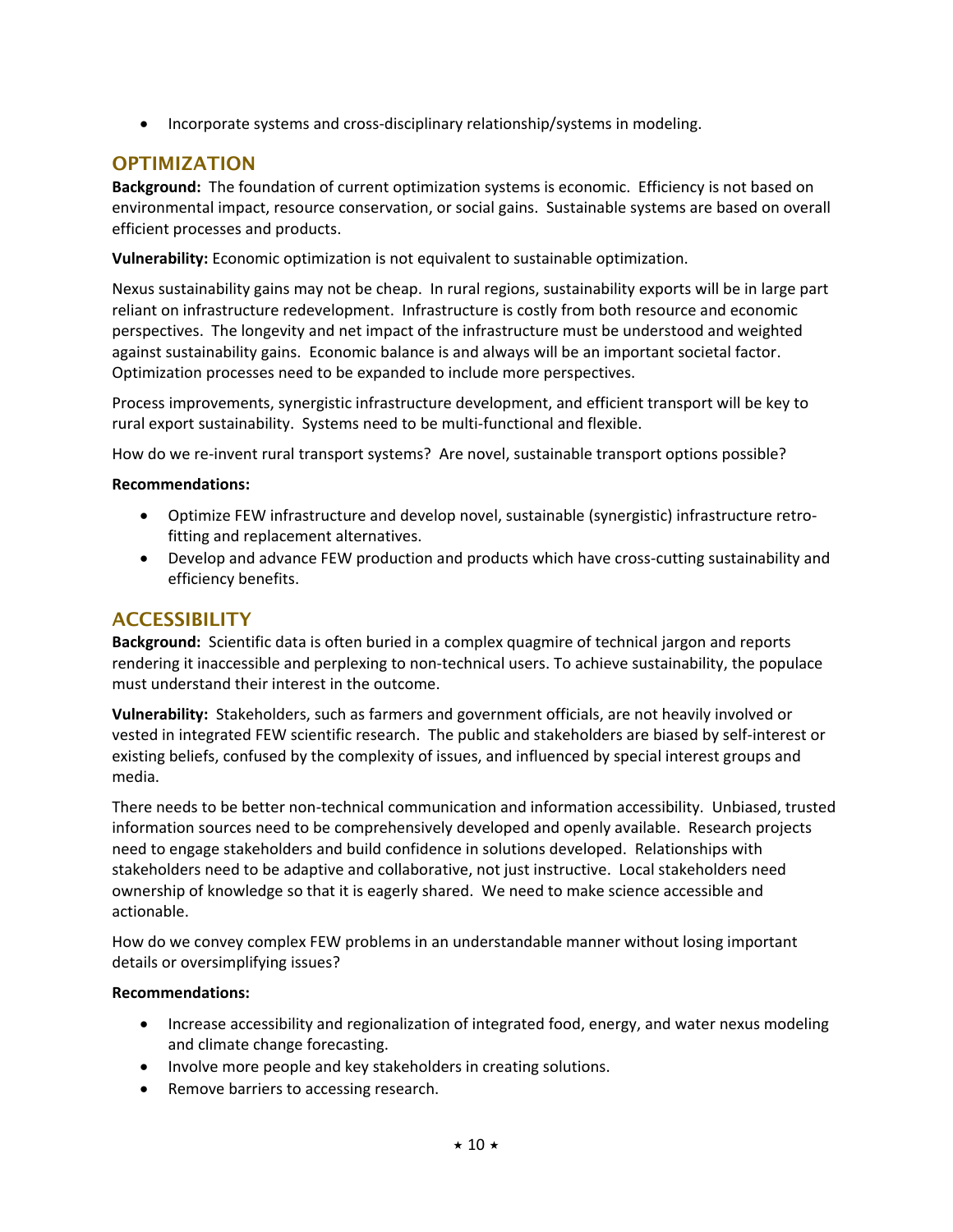# **REGIONAL THRESHOLD INDICATORS**

The UGP is a critical part of the U.S. agricultural, energy, and water resource production system. The following regional systems were identified as measurable FEW nexus tipping points and thresholds:

- Aquifers represent a significant contribution to the water resources of the UGP. Aquifers vulnerability is critical to understand. Ground water level decline can be measured and used as an indication of resource loss.
- The destabilization of sensitive habitats, such as the Nebraska Sand Hills, will indicate widespread system collapse. Mobilization of the Sand Hills (currently a vegetated dune-field) will mean that the Ogallala Aquifer has been regionally dropped to non-recoverable levels and a prolonged drought has killed off all surface vegetation. Previously, it was a 100-year process to destabilize the Sand Hills, however, how climate change and aquifer withdrawals have accelerated this process is unknown.
- Loss and segmentation of natural landscapes (i.e. grasslands, forests) and climate change will reach an ecological threshold where ecosystems and food webs begin to collapse. Populations of keystone species, endangered, and species of special concern can be used as an indicator of change.
- When vulnerable segments of society (in UGP, they are mostly Native American tribal communities) no longer have the resources to obtains food, fuel, electricity and meet other basic needs.
- Continued decline of rural communities and infrastructure will reach a point of loss of efficiency and potential collapse of workforce.
- The ecological health of regional wetlands (i.e. Prairie Potholes) is critical for waterfowl migration and wildlife habitat. Loss of biodiversity, changes in wetland footprint, and pollution can be indicators of system collapse.
- Continued social and environmental disconnect between external owners and corporations and local operators and communities. High costs, external investments, and corporate consolidations have created absentee landowners, profit-first parent companies, and detached management of regional resources. This leads to unsustainable decisions, poor resource management, and local resentment/distrust.
- Changes in temperatures, seasonality, and precipitation lead to negative impacts on crops, livestock, and energy production.
- The landscape becomes a series of monocultures. Monocultures promote pest development, increased dependence on chemicals, and ecological 'dead-zones'.
- Cost of fossil fuel for production and/or transportation become prohibitive for export of regional products.
- Surface water quality and use classification changes impact ecosystems, energy production, and drinking water. Climate change models project that the UGP will lose the majority of cold-water fisheries and fish reproduction habitats in the next fifty to one hundred years (EPA, 2015). This will change ecosystems by increasing water temperature, parasites, and algal/fungal blooms and decreasing oxygen and water quality. The trophic state and classification of lakes and reservoirs will change. Nutrient pollution, contamination, excessive water withdrawal, and sedimentation will likely impact regional surface water more in the future.
- When our land stewards and elders are no longer able to understand the land and act in a manner to preserve land and resources for future generations.